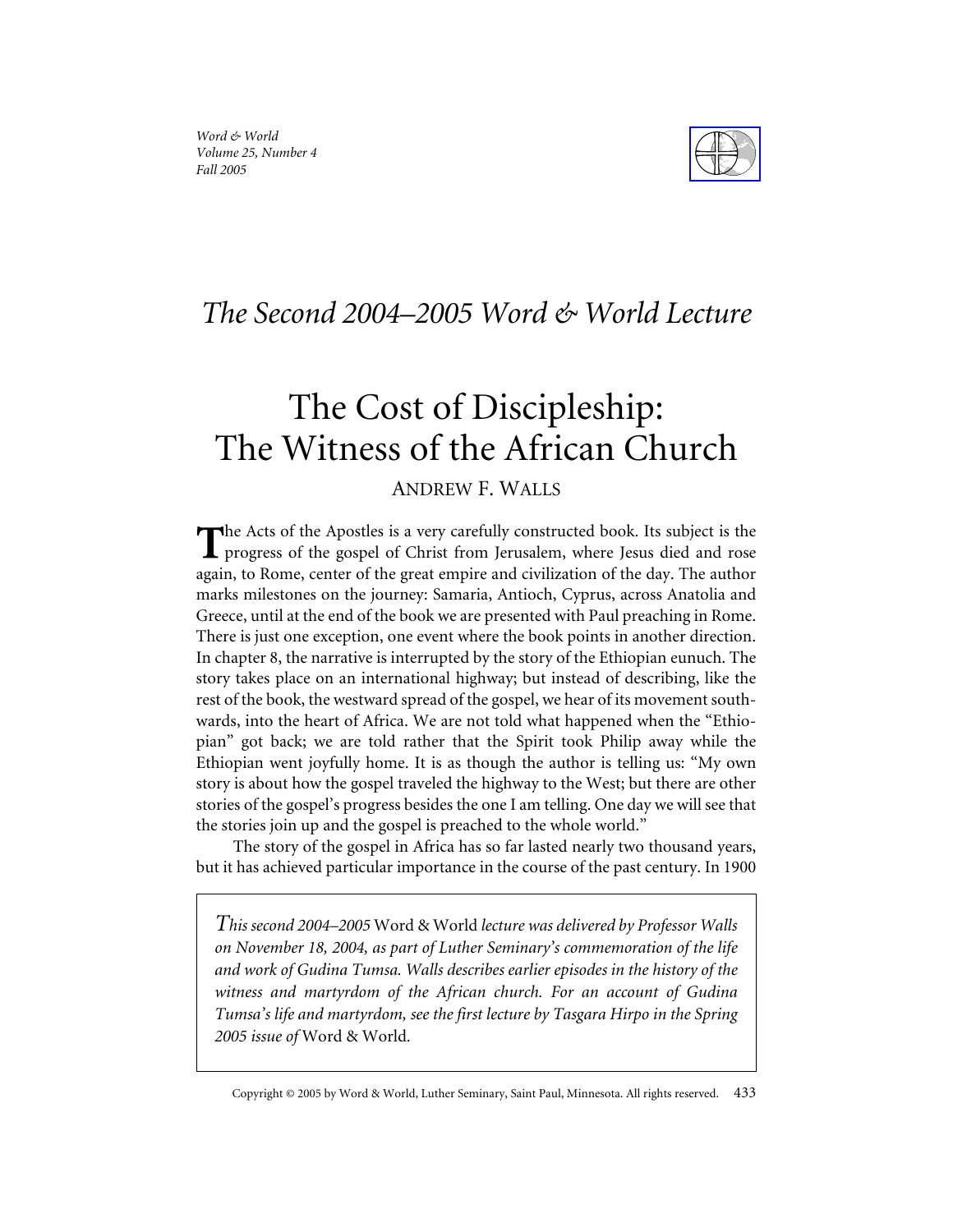there were perhaps some ten million professing Christians in the whole of the African continent. No one knows how many there are today, but an educated guess might put the number at around 350 million. This explosive growth has made Africa one of the major Christian centers of the world. With the rapid dechristianization of Europe over the same period, Africa has been steadily moving into the place once occupied by Europe in the Christian world. The implications of this change, not least for the intellectual and theological leadership of the church, have not yet been fully realized, either by the church in Africa or by the church in the West.

For the present, let us consider an issue that is foundational to any question of leadership: the quality of discipleship. The test of discipleship is suffering; and Africa, which has known so much suffering, has often been a furnace for the testing of Christian quality. Nor has this been only a development of recent years; the fires of testing have burned constantly over the many centuries that Christianity has been in Africa. We will follow a series of episodes in African Christian history where Christian discipleship was tested by fire—chapters in the history of Christian witness in Africa. The word "martyr" has come to mean one who dies for the sake of Christ, but the basic meaning is simply "witness." Our stories all concern African witness to Christ that has been tested by fire. They come from different centuries and from different parts of the continent; they show us some of the different ways in which the quality of Christian witness has been revealed in Africa's past.

#### **CHRISTIAN WITNESS AND STATE WORSHIP: THE MARTYRS OF SCILLI**

We begin in the second century, with one of the earliest pieces of African Christian literature to have survived from that time. It is an account of the trial of a group of Christians from the small town of Scilli in what is now Tunisia, held in Carthage, the provincial capital, on July 17, AD 180, before the provincial governor Saturninus. At that period Christians were subject to countless misrepresentations, including the charge that they regularly practiced ritual murder. One of the most common complaints made against Christians was that they were disloyal to their community, the imperial state of which the emperor was the head and symbol. That state took little interest in religion as such; people were free to choose from a huge range of religious options, and were equally free to ignore them; but there was an underlying civil religion concerning the state itself, symbolized by the spirit of the Caesars who had ruled and were ruling the state. And so a sort of patriot test was devised and applied to Christians. It involved sprinkling a few grains of incense into an altar fire as a sacrifice to the imperial *genius* or spirit. The act could be quite perfunctory, it need take only a few minutes, and the great majority of people would undertake it without hesitation. But Christians refused; they would make an offering only to God. As a result, they could be adjudged disloyal to the state, whereas their greatest fear was being disloyal to Christ.

The account of the trial makes clear that the governor, while wishing to deny Christians a platform for propaganda, is not anxious to put them to death. He does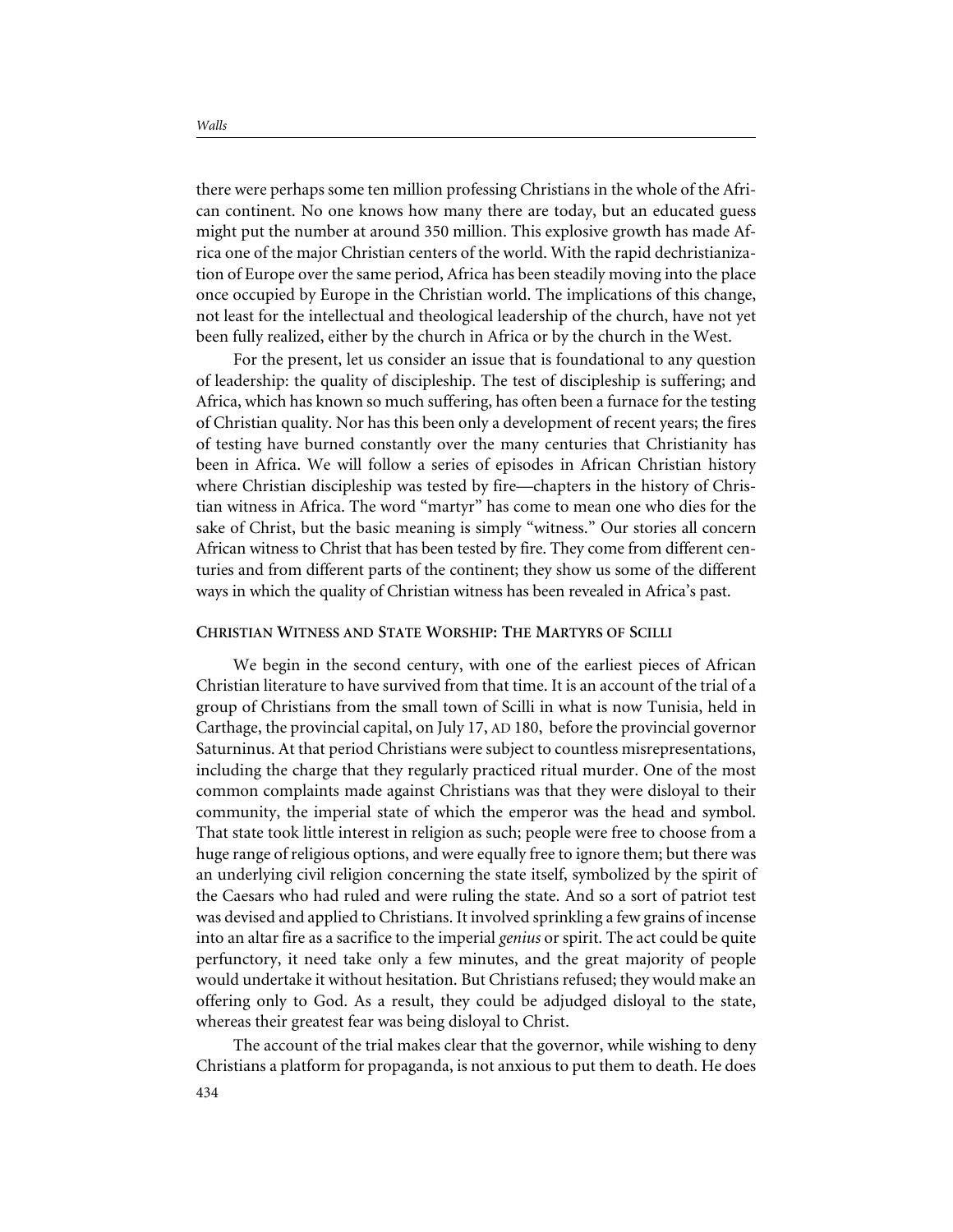all he can to persuade them from what seems to him obstinate self-destruction; he makes it as easy as possible for them to conform and thus escape death; he is even willing to adjourn the trial to give them time to think. But he allows no escape from the patriot test, and there is no hesitation on the part of the Christians that worship should be reserved to God alone.

*"it is significant that one of our earliest accounts of African Christianity should describe a martyrdom"*

There are three men and three women in the Christian group, and one Speratus is the chief spokesman. The governor opens by making clear that they can be freed if they come back to "good sense." Speratus replies that they are not criminals, have done no evil, cursed no one, and accepted ill treatment thankfully out of respect to their emperor, Christ. The governor clearly takes this as a religious, not a political, statement. "We are religious too," he says, and describes its simple essence: an oath (which would involve sacrifice) to the emperor's spirit. Speratus asks for a hearing so that he can explain the Christian position, but the governor refuses, fearing a denunciation of state religion. Speratus insists that Christians serve God alone and in obedience to him live righteously and pay their taxes, and that their prosecution makes use of false witness and murder. Giving up on Speratus, the governor appeals to the others not to share this folly, but in vain. "We have nothing to fear but God in heaven," says one of the men. "Honor to Caesar as Caesar, but fear to God," says one of the women. The governor proposes they take time to think it over, but Speratus replies that in so straightforward a matter there is nothing to think over. The governor, perhaps remembering some of the horror stories circulating about Christians, then asks suspiciously what is in the box they carry; it turns out to be only their scriptures, including letters of Paul, "a righteous man," as the Christians assert against the implied accusation of using evil books. The governor makes one last attempt to persuade them, offering them a month to consider. He then announces, "Whereas Speratus, Nartzalus, Cittinus, Donata, Vestia, Secunda, and the rest have confessed that they live in accordance with the religious rites of the Christians and, when an opportunity was given them of returning to the usage of the Romans, persevered in their obstinacy, the sentence is that they should be put to the sword." The response of the Christians was, "Thanks be to God—today we are martyrs in heaven." The writer of the account adds, "And so they were all crowned with martyrdom together, and they reign with the Father, the Son, and the Holy Spirit throughout all ages." It is significant that one of our earliest accounts of African Christianity should describe a martyrdom.<sup>1</sup>

<sup>&</sup>lt;sup>1</sup>The account of the trial of the martyrs of Scilli occurs in many anthologies of early church texts. A convenient edition is E. C. E. Owen, *Some Authentic Acts of the Early Martyrs* (Oxford: Clarendon, 1927). In this essay, Owen's translation has been slightly revised. On the persecutions generally, and especially in North Africa, see W. H. C. Frend, *Martyrdom and Persecution in the Early Church* (New York: New York University Press, 1977).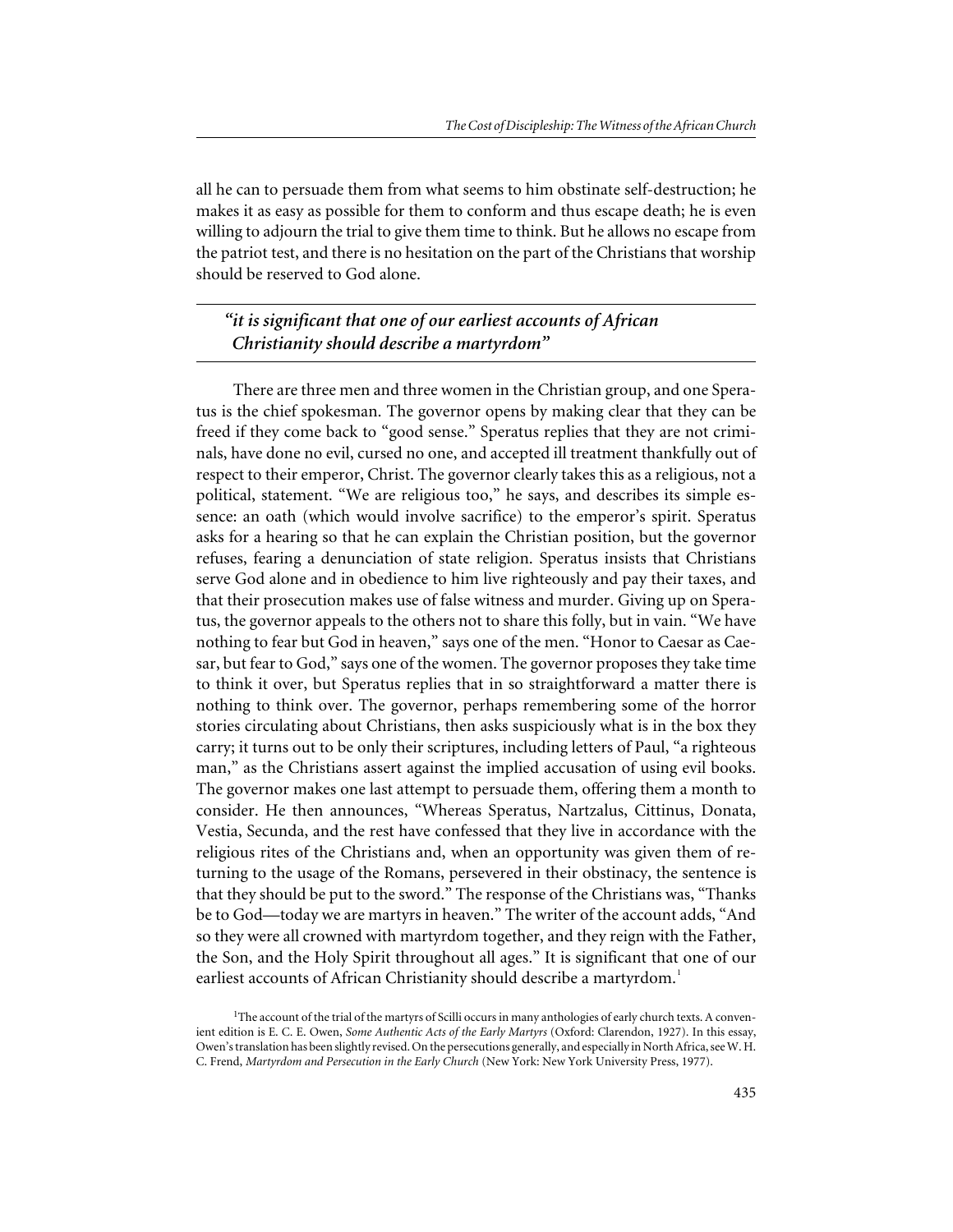#### **CHRISTIAN WITNESS AND THE POWERS OF EVIL: ANTONY OF EGYPT**

Our second episode comes from the Nile Valley a century later—a pre-Arab Egypt where rural people, speaking a language related to ancient Egyptian, lived as other African villagers did and do, tilling the soil, dependent for their livelihood on the bountiful but capricious waters of the Nile. The earliest surviving literature in the Coptic language indicates something of their worldview; it consists of magical formulae intended to supply power and protection to people facing constant danger from forces seen and unseen. At an early date, and by means that are still unclear, the Christian faith began to spread among these Coptic-speaking cultivators. Most of what we know about early Christianity comes from urban settings; the Nile Valley offers a sight of rural people steadily coming to the faith. The early magical literature gives place to the Sahidic translation of the New Testament; evidently Coptic people had found a new source of power and protection in Christian faith.

*"in an oral society, where few would have access to written scriptures of their own, the key aspect of the church service was neither sermon nor liturgy, but the reading of scripture"*

An early Christian biography from this region gives the clear impression that the local community it describes was, by around AD 270, largely Christian. At that time the nearest large city, Alexandria, was still subject to the sort of state persecution that brought the martyrs of Scilli to their deaths. The biography in question is that of Antony, born in the village of Coma around AD 251. His family was prosperous in local terms, but Antony refused the Greek education that his family wealth could have bought him and that could have taken him into the urban cosmopolitan class. The biography speaks of his zealous attendance at church and careful attention to the scripture reading. It is a reminder that in an oral society, where few would have access to written scriptures of their own, the key aspect of the church service was neither sermon nor liturgy, but the reading of scripture. From the scriptures read publicly, Antony heard the call to be a disciple of Christ and was increasingly convicted of how shallow his own discipleship was. His parents died—he was not yet twenty—and he inherited the small estate. It was the readings—the story of the rich young ruler and the Lord's charge to take no thought for the morrow—that caused him to give up his inheritance and leave his village in order to seek the life of a true disciple.

He was not the first to do this; there were already holy people living outside some Christian villages, but still in touch with their communities, so that villagers could consult them or seek their prayers. Antony visited these in turn to learn the special virtues or spiritual skills of each; learning gentleness from one, wakefulness in prayer from another, how to live with little food and little sleep, and above all learning to pray. He was preparing for a great spiritual encounter.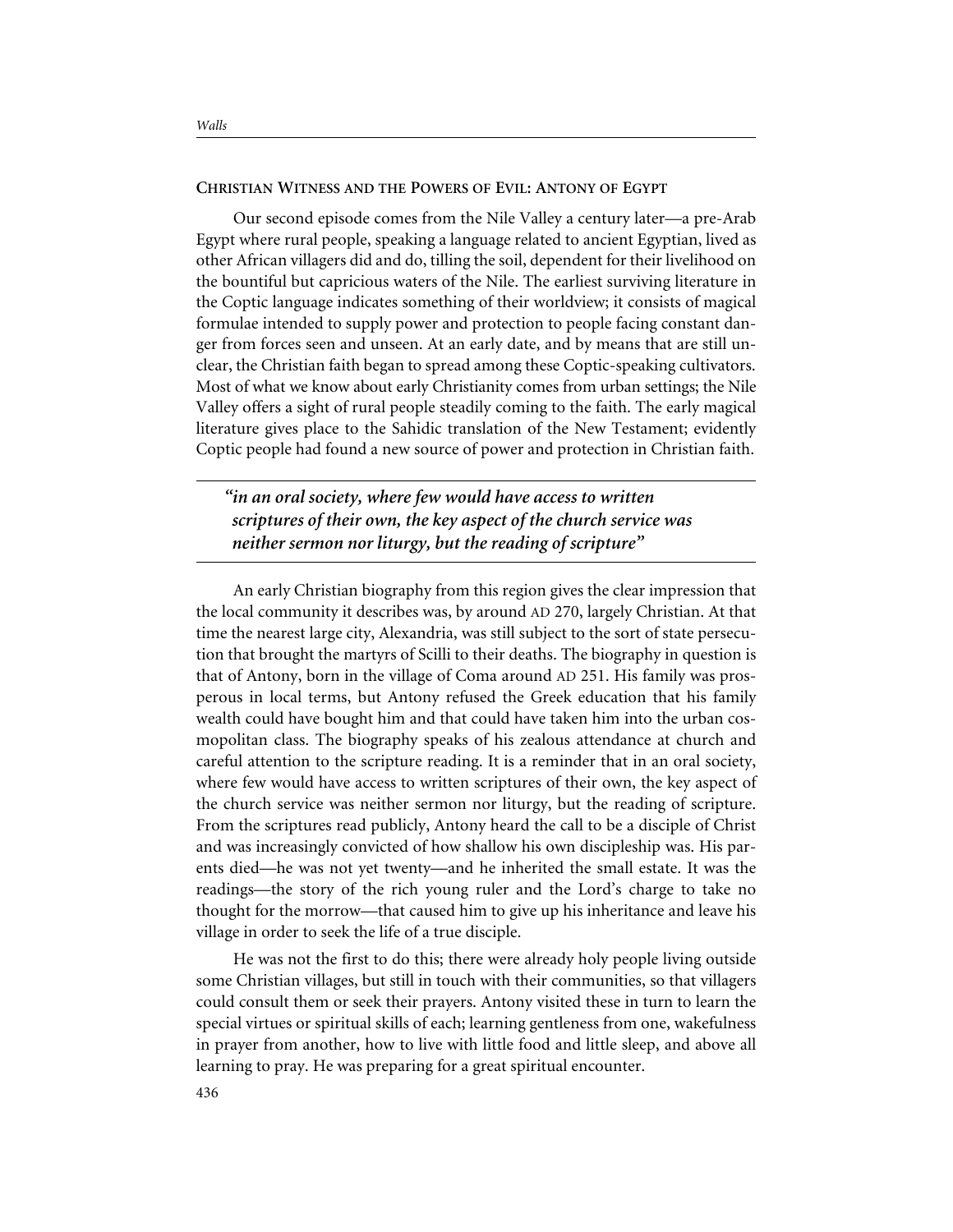It is here that we can see how African was Antony's view of the world. As an African villager, he sees a universe packed with power—power that had potential for evil. As a Christian he identifies the evil powers known to all rural people with the devil. Satan himself leads the malign forces that obstruct his path to discipleship. And the natural habitat of such forces was the desert, the places where most people did not go, and above all in tombs and graveyards.

While Antony was visiting older disciples living beyond their villages, he was constantly assailed with what one might call ordinary temptations. He believed that Satan sought to discourage him by the difficulty of the disciple's life, to distract him with thoughts of his family, to seduce him by thoughts of the pleasures and especially the sexual delights that he was missing. In his accounts of these temptations, the demonic forces often take visible form, sometimes male, sometimes female. At length came a climactic experience in which he was assured that Christ had won the victory; he could say to Satan himself, "From now on I shall have no anxiety about you. The Lord is my helper, and I shall look upon my enemies."

Spiritual warfare had marked his whole life from the time he had embarked on the path of discipleship, but from now on the spiritual combat intensified. That experience of Christ's victory prepared him for the innovation he now undertook. He moved from the village environs into desert country—where the demons lived. He made his home in the graveyard of a village now abandoned to the desert, a natural haunt of evil forces. In the name of Christ, this disciple was about to challenge the demons on their own ground. Local people understood what he was undertaking, for, taking food and water for several days, he arranged for more to be brought to him later. In the tombs, evil resorted to frontal attack. A host of demons beat him and tortured him. The water carrier, concerned for him and hearing strange loud noises, came back before the time that had been arranged and found Antony mercilessly beaten and apparently dead. He carried him to the nearest village and laid him in the church, where the villagers came and stayed with him until nightfall, when one by one they fell asleep. Antony, regaining consciousness, insisted on being carried back to the tombs. The result was dramatic. In Antony's account, wild beasts—lions, wolves, scorpions—attacked him, but he refused to leave. The ferocity of the attack was due to Satan's well-founded fear that, were Antony to stay in territory acknowledged to be in the domain of evil forces, others would join him and demonic rule in the desert would be at an end. When Satan finally acknowledged defeat and conceded the tombs to Christian prayer, the good effects of the victory over evil were felt in the local community. Sick people received healing, bereaved people were comforted, long-standing feuds were settled. Antony's victory had blessed the neighborhood.

In Western histories of spirituality, Antony's importance is associated with the beginnings of monasticism, and his withdrawal to the desert is often portrayed as retreat from the world. If we read the story in its African context, it looks rather different. Antony sees the move to the desert not in terms of escape, but of conflict.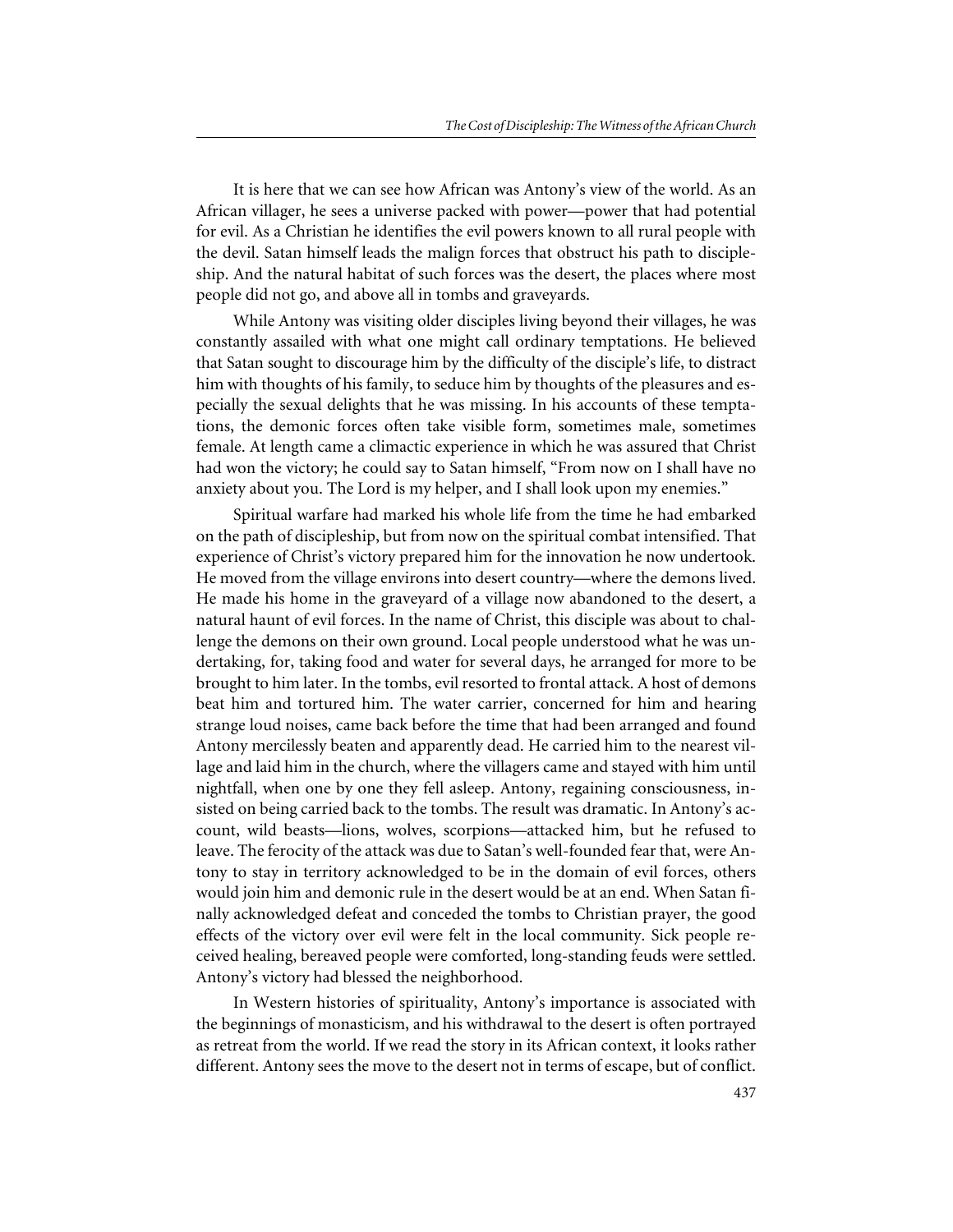Antony cannot be understood apart from his African Christian view of a powerpacked spiritual universe where Christ's victory must be displayed.

This was no emaciated ascetic; observers remarked on Antony's magnificent physique. His regimen as a disciple of Christ had brought him to that perfect balance and harmony with the environment for which humanity was created.

> *"Antony cannot be understood apart from his African Christian view of a power-packed spiritual universe where Christ's victory must be displayed"*

He was not long left on his own. Just as he had visited other experienced disciples, so people visited him, often, as his fame spread. They came from far away, seeking his counsel, his prayers, his example. Many stayed; the Enemy's fears were realized, for the desert, once left to the demons, became, as some said, a city where the praises of Christ were perpetually sung. The spiritual wisdom of Antony and the Desert Fathers who succeeded him was treasured up in collections. They are perhaps the first written collections of African proverb literature, the first literary voice of the African peasant.

How shall we sum up Antony's witness to Christ? Antony represents perhaps the first revival movement that we know of in the early church. His conversion is not from paganism, but from ordinary Christianity. He lived when persecution still afflicted the church, and two of the only three visits he made to the great city were made to encourage its martyrs. The long arm of the state does not seem to have reached his rural area, but his call to radical discipleship and his witness to Christ were no less costly than those that led to death in the arena. The Christian life could not be an easygoing one; discipleship could not be combined with selfindulgence. Christian discipleship involves conflict with principalities and powers. The first stream of African Christian witness, as represented in the martyrs of Scilli, met the principalities and powers in the structures of society and paid with their blood. The second stream, represented in Antony, met them as spiritual forces deep in the constitution of the universe. They realized that those forces were impregnable to easygoing discipleship. Only when disciples took up the cross in order to be indeed Christ's disciples were they broken.<sup>2</sup>

#### **THE WITNESS THAT TRANSFORMS: TAKLA HAYMANOT OF ETHIOPIA**

Antony lived to be 104. Somewhere around the time of his death in the middle of the fourth century, a peculiar chain of circumstances involving some ship-

<sup>&</sup>lt;sup>2</sup>The early life of Antony referred to here is almost certainly by Athanasius; it occurs in most collections of that father's works, including that in the *Nicene and Post-Nicene Fathers*(ed. A. Robertson); see also Tim Vivian, ed., *The Coptic Life of Anthony* (San Francisco: International Scholars Publications, 1994). Of many studies of the outcome of Antony's movement, Derwas J. Chitty,*The Desert a City* (Oxford: Blackwell, 1962), may be found especially useful.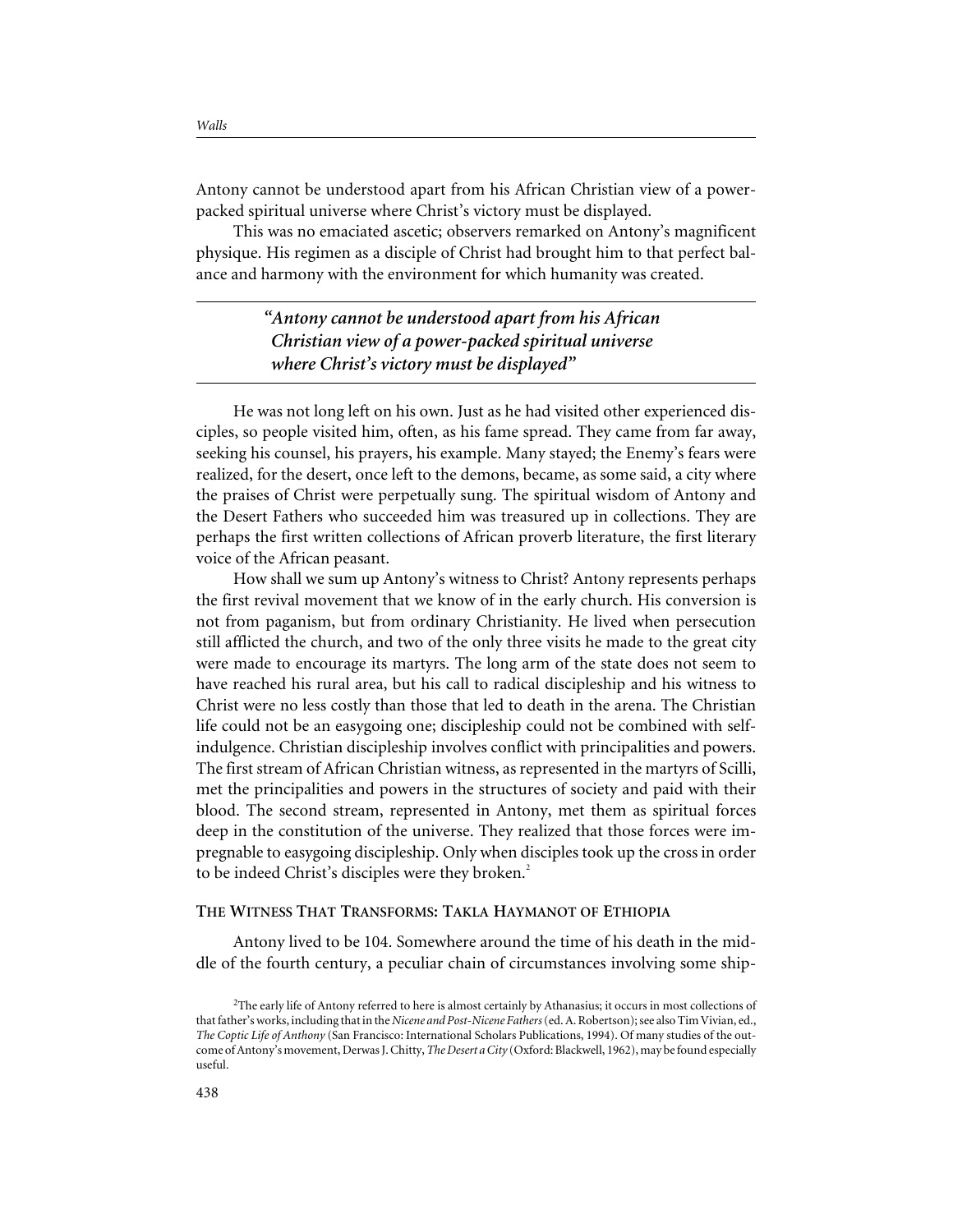wrecked Christians led to the foundation of a Christian church in the East African kingdom of Aksum, and eventually its ruler and elders were converted. This was the nucleus of the church of Ethiopia. In the seventh century, as the whole world knows, a monotheistic prophet arose in Arabia whose uncompromising preaching made him unpopular in his idolatrous home city of Mecca. His followers were persecuted, and some of them fled across the water to Aksum, where they received shelter. It may be the kindness of African Christians to these first Muslims that lies behind these words of the Qur'an: "You will find those nearest in affection to you among those who are called Christians." The affection was, alas, to cool in later times.

Aksum and its Christian faith spread inland, on to the high plateau of Ethiopia. Christian migrants moved too, from Tigre, the old Aksumite heartland, into the interior. But would they carry their faith with them or retain it at all in their new surroundings? They were a minority, in unfamiliar surroundings, living among people who had never been Christians and with very little pastoral care. Their indigenous neighbors worshiped the gods of the land, the local territorial spirits. One might well judge that, rather than becoming missionaries to their indigenous neighbors, it would be more likely that the Christian migrants would become assimilated to them and the recognition of the territorial spirits. What prevented this outcome was a series of revival movements in the Ethiopian church that reflected the sort of discipleship that Antony had sought and that produced some outstanding witnesses to the power of Christ. The most famous of these is Takla Haymanot (ca. 1215–1313). It is difficult to separate the historical from the legendary in his remarkable career, but it is clear that, like Antony, he spent years developing a prayer life that would enable him both to confront evil powers and to sustain immense physical hardship and deprivation. Following this preparation he addressed himself first to the old Christians, the immigrants from Tigre, encouraging them, invigorating them, dragging them from compromise with the gods of the land. Then he turned to the indigenous communities, where the Christian presence was very weak, preaching Christ, confronting the territorial spirits in often dramatic power encounters, cutting down sacred trees. People said that the "satans," as the old sources call the territorial spirits who lived in those trees, fled in panic.

Takla Haymanot's next step was to collect young men from the Christian community and train them in the life of prayer that he knew. He chose as his training ground an area with very few Christians. The environment was harsh; his first disciples had to live on berries. They learned Christian scholarship the hard way; copying a gospel while seated on a narrow ledge above a precipice must have concentrated the mind wonderfully. People who had undergone this sort of spiritual training, learning to pray with Takla Haymanot, were not afraid of the low-grade territorial spirits at a local shrine. Nor did they fear the wrath of the most powerful chiefs or kings, pagan or Christian, but would rebuke them for their transgressions.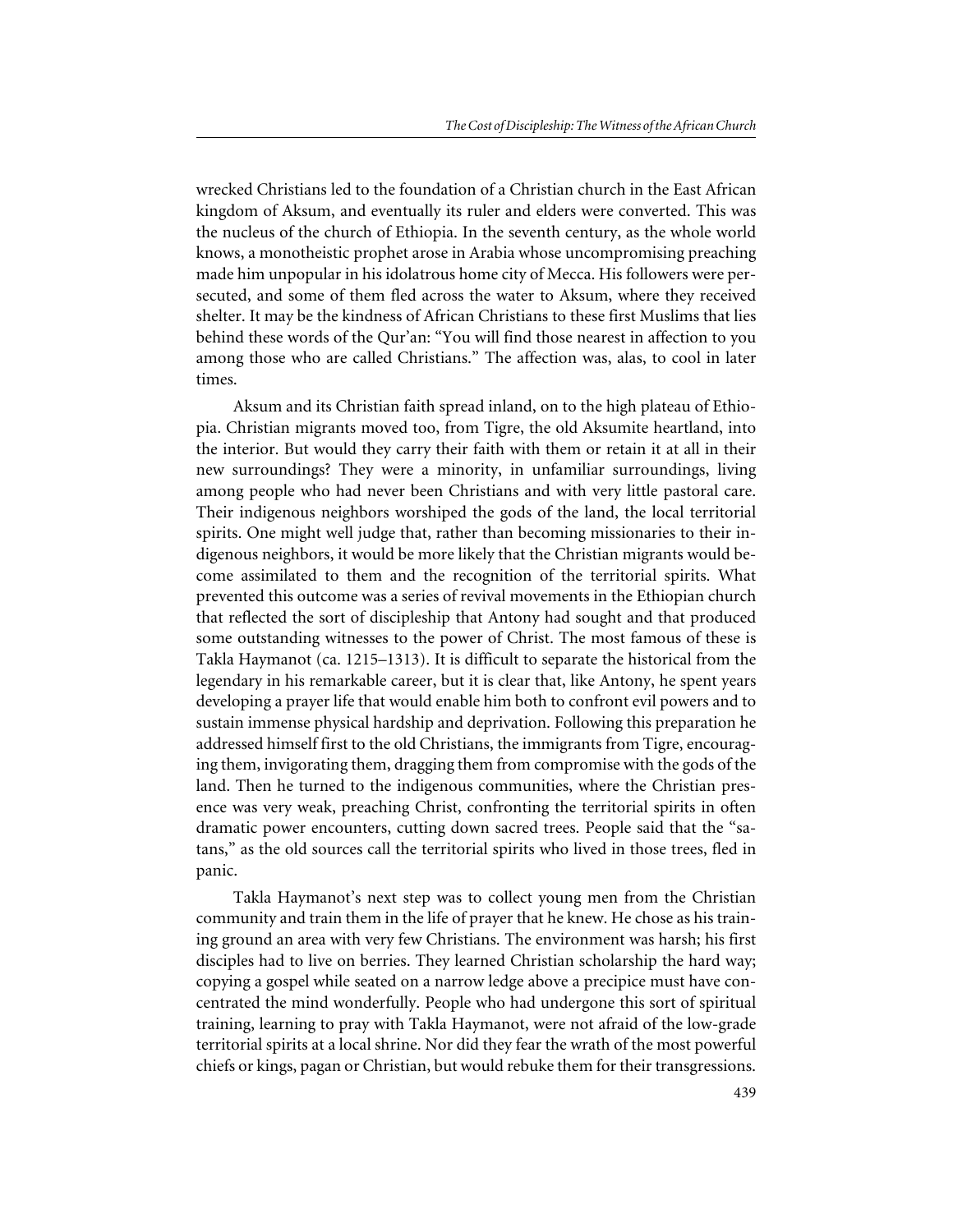The Ethiopian Church has had a troubled history. Many times it has seemed likely that it would disappear; amazingly, it has survived. For centuries it was cut off from most of the Christian world. In the fifteenth century it was the target of a great jihad intended to wipe it out. Thousands of Ethiopian Christians were killed or forced to convert, hundreds of churches and monasteries were destroyed, multitudes of scriptures and Christian books were burned in a period of cultural geno-

> *"There are not many places in the world where a church has a continuous history of nearly 1700 years. East Africa is one of them."*

cide. Christianity is not like Islam in the power to retain the allegiance of peoples century after century; Christianity often seems to wither in areas where it seems historically strong, and then find new life and strength elsewhere. In this respect the church of Ethiopia, with all its many problems, is unusual. There are not many places in the world where a church has a continuous history of nearly 1700 years. East Africa is one of them, and the witness of Takla Haymanot and his like is part of the reason. Once more the future was shaped by Christian disciples who refused the easy option and took up the Master's cross.<sup>3</sup>

#### **TESTING TIME FOR YOUNG CHRISTIANS: THE UGANDA MARTYRS**

In 1875 the explorer Henry Morton Stanley described to the Western world a populous, well-governed state in the heart of Africa, called Buganda. It was, he declared, open to Western influence and had already been penetrated by Muslim Arab influence. An almost instant response came from British Protestants and French Catholics, and their respective parties arrived at almost the same time.

Buganda was a sacred monarchy. When the Arabs had spoken to the Kabaka of Buganda about Allah, his first reply had been, "Where is there a God greater than I?" He was in sober earnest—no greater veneration was paid to anyone in Buganda than to the ancestral royal house. The Kabaka installed both missions at his court, and the two versions of Christianity went forth simultaneously. Initial response was slow, but in the early 1880s numbers of young men, members of the ruling class from which district chiefs were recruited, moved towards the Christian faith. The Kabaka soon found that their embrace of Christian teaching made them unwilling to cooperate with his sexual activities. Enraged, the Kabaka moved to damp down the Christian movement. Aware that the Protestants were expecting a bishop to come to the infant church, he ensured that the bishop was killed before he could arrive. Then he turned on the young converts. Some were tortured, some

<sup>&</sup>lt;sup>3</sup>The source materials for Takla Haymanot are complex: see G. W. B. Huntingford, "The lives of Saint Takla Haymanot," *Journal of Ethiopian Studies* 4 (1966) 35–40. A useful analysis is given by Taddesse Tamrat, *Church and State in Ethiopia 1270–1527* (Oxford: Clarendon, 1972).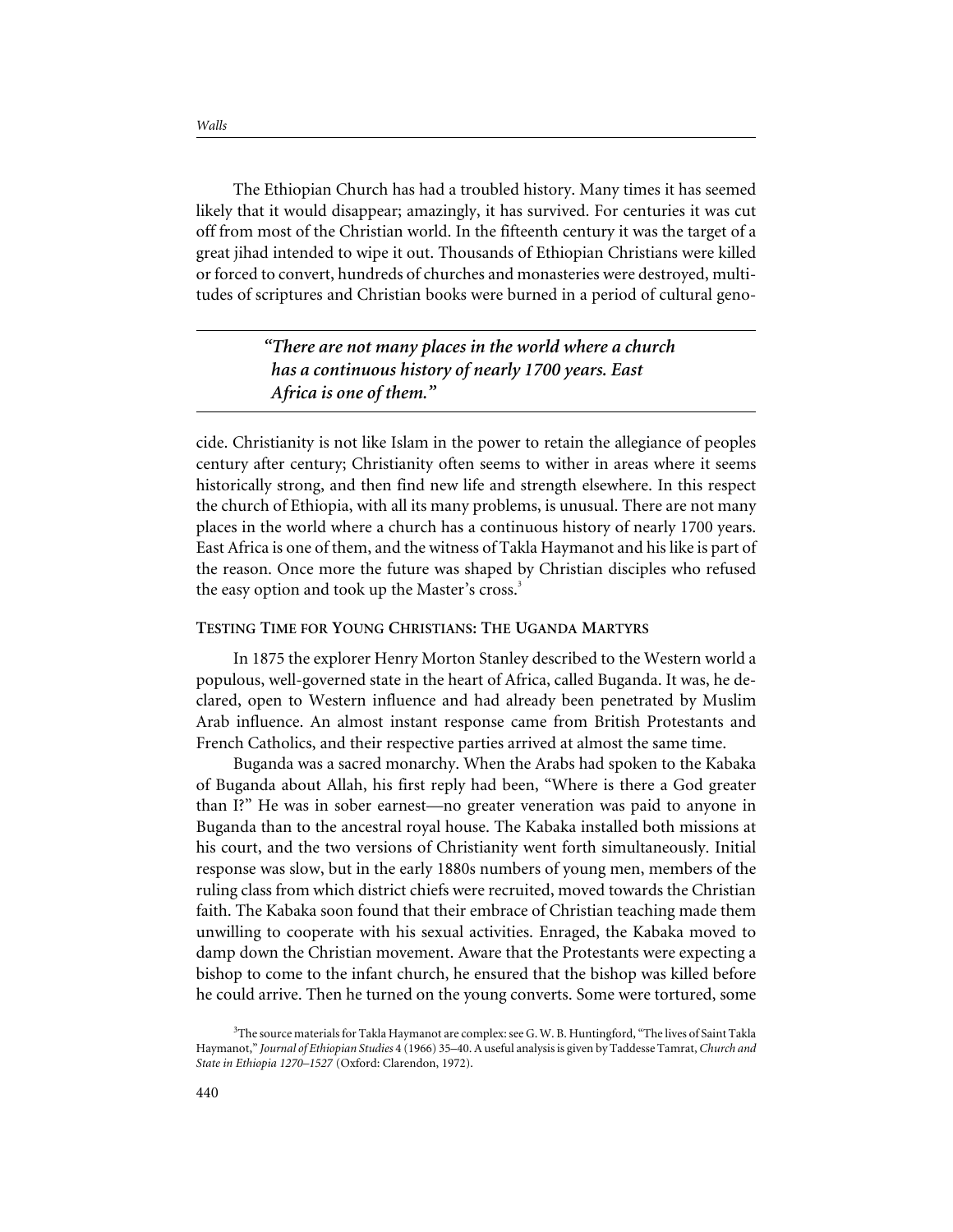cut and sliced with knives, many were thrown on the fire and burned to death. These were very young Christians, with little teaching and limited knowledge of their faith, who reached martyrdom before they reached maturity. Some were Catholic, some Protestant, but the two missions were equally helpless; the word of the sacred monarch was law in Buganda.

But the infant church of Buganda stayed firm; there was no major departure from the faith. And after a few years, there came an extraordinary mass movement, with hundreds declaring their allegiance to Christ. This movement had little to do directly with the missions; the Catholics had actually temporarily withdrawn from the area, and the Protestants were down to one man, and he died when the conversion movement was at its height. By 1890, Buganda could be described as a substantially Christian kingdom, where leaders in the state were often leaders in the church also. The slaughter of the young men bore a rich harvest among their peers and successors.

Buganda produced its own missionaries who worked outside their area of cultural comfort as much as any Western missionary, and it produced not a few saints also. Apolo Kivebulaya, who was both missionary and saint, moved the Christian frontier deep into Congo. It was the custom of his people to be buried with the head pointing to home. The dying Apolo asked that he be buried with his head towards the Congo, towards the people with whom he wanted to share the gospel.

By the 1920s, Christianity had spread through vast areas of Uganda, and in many places Christianity could be taken for granted as the general custom of the neighborhood, as it had been in Antony's village many centuries earlier. Again, as with Antony, there was a movement of revival, of renewal, that transformed whole communities. It began in a mission party, part English, part Ganda, that was opening work in Rwanda. The party became bogged down with racial tensions and bitterness. Then both groups confessed their sinfulness and were reconciled. The renewal movement spread back to Uganda and developed as a movement of radical Christianity, challenging cherished sins and long-standing compromises with territorial powers outside Christ, and the piling up of wealth. It opened unexpected ways for lay and for women's ministry. How the movement spread to other parts of East Africa—to Tanzania, Kenya, Sudan—taking different forms as it did so, lies beyond the scope of this essay. For the present, it is enough to note that suffering, witness, and renewal have been recurrent themes of African Christian history from its earliest centuries to our own times.<sup>4</sup>

<sup>4</sup> On Buganda, see John V. Taylor, *The Growth of the Church in Buganda* (London: SCM, 1958); on the martyrs, see John Francis Faupel,*African Holocaust: The Story of the Uganda Martyrs*(London: Chapman, 1962). On the Ganda role in spreading the Christian faith, see M. Louise Pirouet, *Black Evangelists: The Spread of Christianity in Uganda* (London: Collings, 1978), and on Apolo Kivebulaya, see Anne Luck, *African Saint: The Story of Apolo Kivebulaya* (London: SCM, 1965).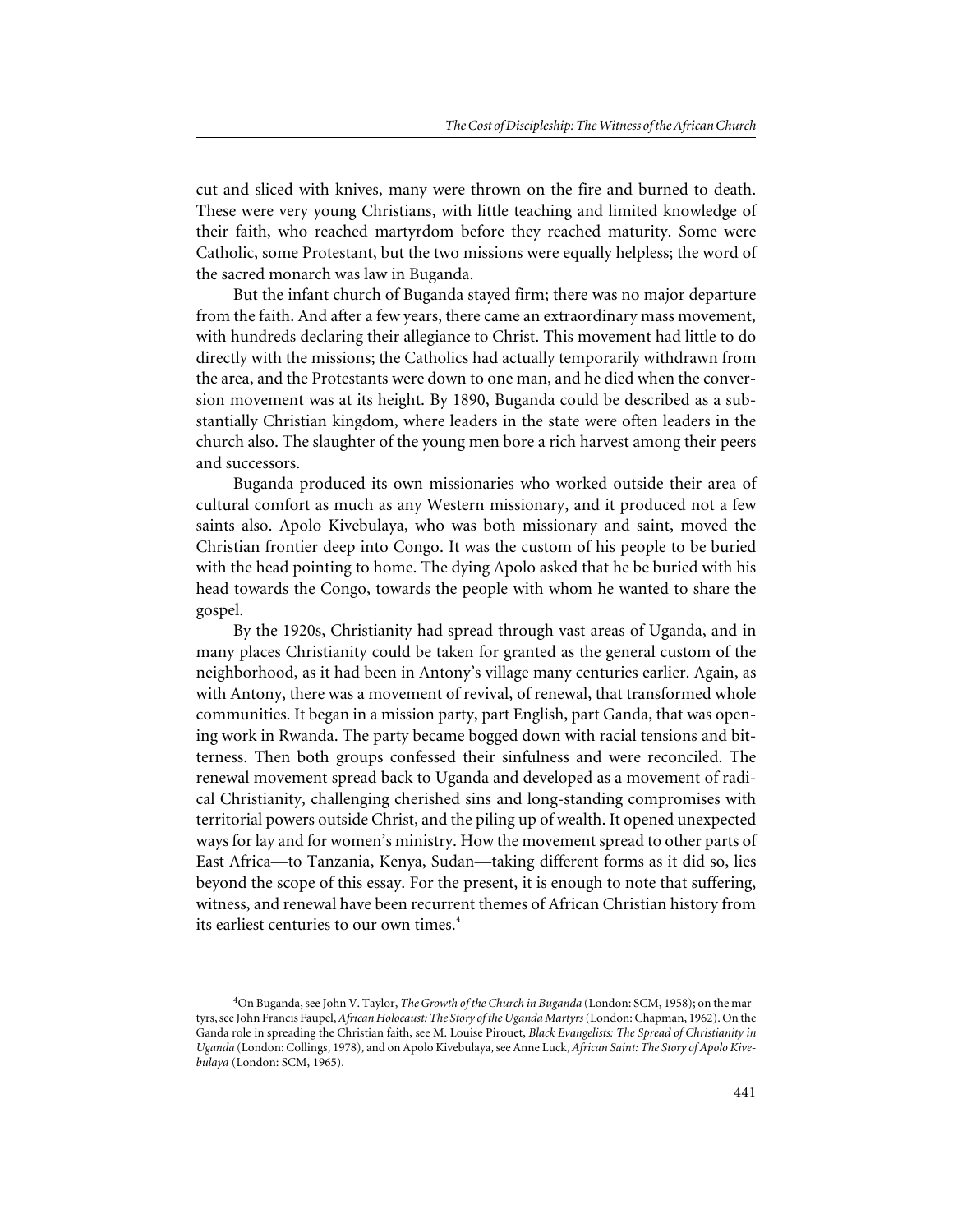#### **DEATH HAS COME TO REVEAL THE FAITH: SUDAN TODAY**

Colonial rule did more for the spread of Islam than all the jihads, and nowhere has this been more true than in the Sudan. Colonial rule, under the unusual guise of a condominium between Britain and Egypt, assisted a steady expansion of Islam and brought into being, at independence, a country where Arab Islamic rule was secured over peoples who were neither Arab nor Islamic. After independence, the cry "One nation, one faith" helped to consolidate that rule and to restrict or force out Christian missions.

Sudan has suffered more appalling violence than most countries could bear—almost unremittingly from 1964 until the present. It has seen whole populations uprooted from their land and their way of life—and the cattle that supported that way of life destroyed. Many of its Christian communities have been scattered—exiled to camps in Kenya and Ethiopia, or to shantytowns around Khartoum, driven from their towns to a countryside devastated by scorched-earth policies. There have been many martyrs and, as often in former times, their blood has been as seed. Areas that resisted the gospel for decades have responded to it. There are many stories about the *jak,* the traditional spirits of the land, now deserting that land, telling local people as they leave that they should no longer worship them but worship Nhiliac, God, instead. Soldiers in the early days of armed resistance "smoked the Bible," that is, tore out its leaves to roll cigarettes; the time came when they wanted Bibles to read.

The Dinka poet Mary Aluel Garang has a haunting line: "Death has come to reveal the faith." In the unspeakable suffering of Sudan, not only has the faith of Christ spread, but servants of the Christ who suffered have recognized new dimensions to their faith. So perhaps some further lines by this Christian poet of South Sudan may bring our survey of African Christian martyrs and witnesses to a conclusion in the present day.

God has come among us slowly, And we didn't realize it. He stands nearby, behind our hearts, Shining his pure light upon us. We ask you, our Father, Great Lord of peace in heaven, Who is calling us with a whisper. Our Father knows the depths of the heart of humankind. Our faith is weak; make us strong, That we may stand firm with courage, Until you reach us undeterred....

Send us your power, O Lord, The guiding Spirit of truth